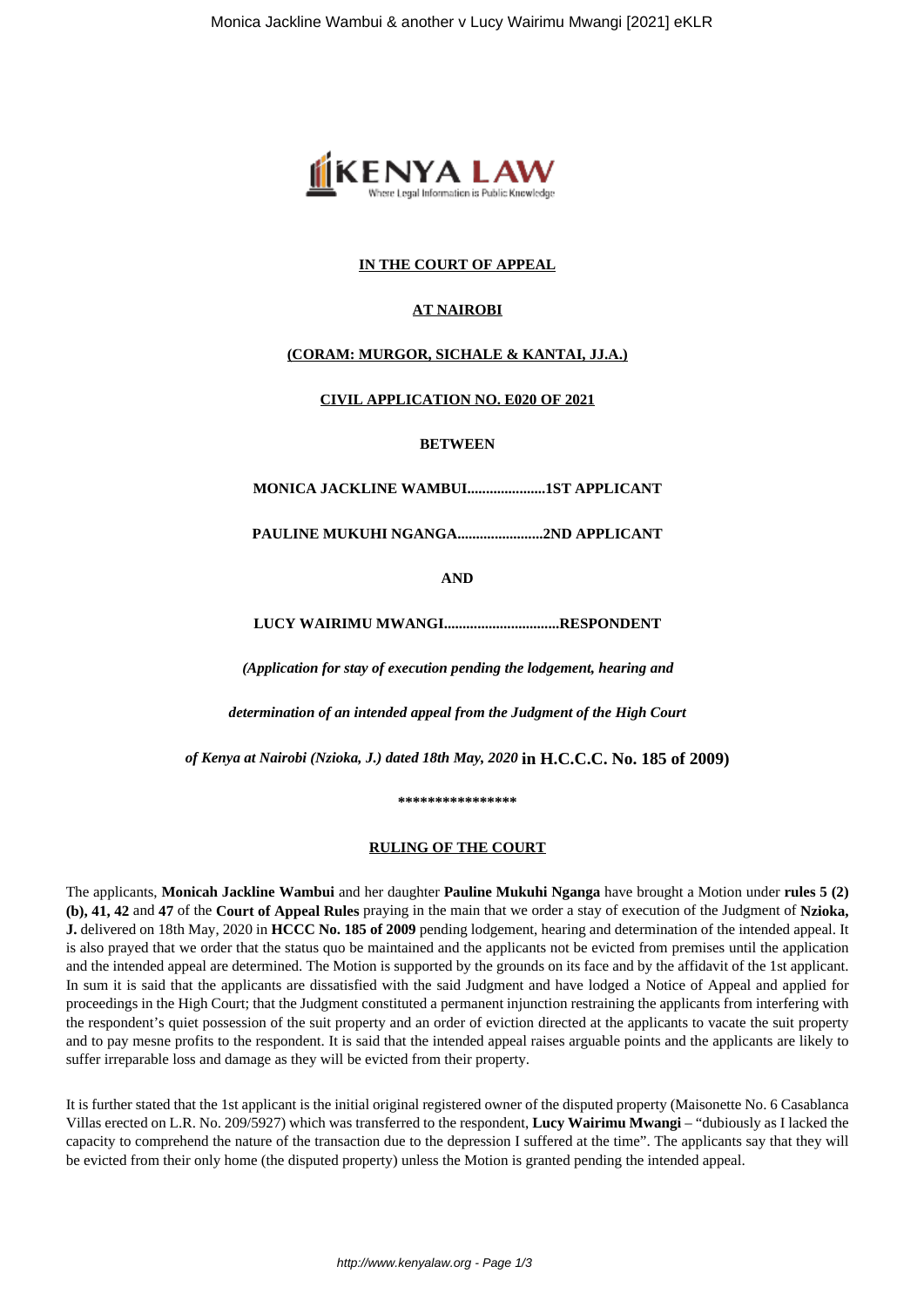In a replying affidavit the respondent states that she purchased the disputed property from the 1st applicant by an Agreement for Sale made on 13th January, 2009 for a consideration of Ksh.13,700,000. She says she paid the entire purchase price on the date of the agreement; she was granted immediate possession and commenced renovations of the house which renovations were completed on 26th February, 2009; at paragraphs 6 and7 of the replying affidavit;

*"6. THAT the suit property is in a common compound with other properties managed by Hemmingways Holdings Limited (the Manager) and the 1st Applicant duly informed the Manager and executed the transfer of her share to my name copies of the Transfer of Share and the letter to the Manager dated 16th February 2009 are annexed hereto and marked "LWM-3".*

*7. THAT the 1st Applicant also wrote to the utility companies informing them of the change of ownership of the suit property and asked them to change the names of the relevant accounts for electricity and water to my name, copies of the letters dated 16th February 2009 to Kenya Power & Lighting Co. Ltd and Nairobi Water Company are annexed hereto and marked "LWM-4"."*

The respondent further depones that she had completed repairs when she was visited by the 2nd applicant who proposed that the entire purchase price be refunded but she rejected the proposal. According to her the allegation that the 1st applicant lacked capacity to enter into contract was untrue and unfounded, the property having been placed in the market by the 1st applicant in March, 2007 who received various offers for two years before accepting the respondent's offer in January 2009. The respondent details many offers made by others to purchase the property which fell through for various reasons culminating in her winning bid; she denies that the applicants are in possession or occupation contending that the property is occupied by a tenant from who the applicants collect rent. According to the respondent she had been denied taking over a property she had lawfully purchased and been denied rental income for over 12 years.

We have carefully considered the written submissions made by both sides and the Digest and List of Authorities.

For an applicant to succeed in an application if this nature it must be demonstrated, firstly, that the appeal, or intended appeal, as the case may be is arguable, which is the same as saying that the same is not frivolous. Secondly, the applicant must show that the appeal would be rendered nugatory absent stay – *Stanley Kinyanjui Kangethe v Tony Ketter & Others [2013] eKLR.*

In the Motion before us it is not denied that the 1st applicant was the registered owner of the maisonette in question. It is also not denied that the 1st applicant entered into an Agreement for Sale with the respondent and did, indeed, transfer the maisonette to the respondent. What the applicants are saying is that the 1st applicant lacked capacity to enter into contract because her mental function was affected by depression. This position is disputed by the respondent.

We have looked at the record of the Motion. There is indeed an Agreement for Sale entered into by the 1st applicant and the respondent on 13th January, 2009. The agreement is drawn by a law firm, **Chege Wainaina & Company Advocates** and an Advocate of that firm, **Chege Wainaina** witnessed the signatures of both the 1st applicant and the respondent. Consideration was Ksh.13,700,000 and there is evidence of payment of that sum by cheque. We have also seen an Assignment dated 20th January, 2009 drawn and witnessed by the said law firm and lawyer, it is duly signed by the 1st applicant and the respondent; one ordinary share in Hemingway Holdings Management Limited previously owned by the 1st applicant was transferred to the respondent and the 1st applicant, further took all those steps, and thereafter wrote letters to the various authorities for water, electricity and rates informing them that she had sold the maisonette to the respondent.

The respondent says that the 1st applicant had placed the maisonette in the market for 2 years. No credible evidence has been placed before us to show that the 1st applicant's mental capacity was affected in any way and in those premises we cannot discern any arguable point in the intended appeal. Being of that view we need not go into the nugatory aspect as failure to satisfy the 1st principle in an application of this nature stops the whole issue in its tracks.

The Motion fails and is dismissed with costs.

# **DATED AND DELIVERED AT NAIROBI THIS 7TH DAY OF MAY, 2021.**

**A.K. MURGOR**